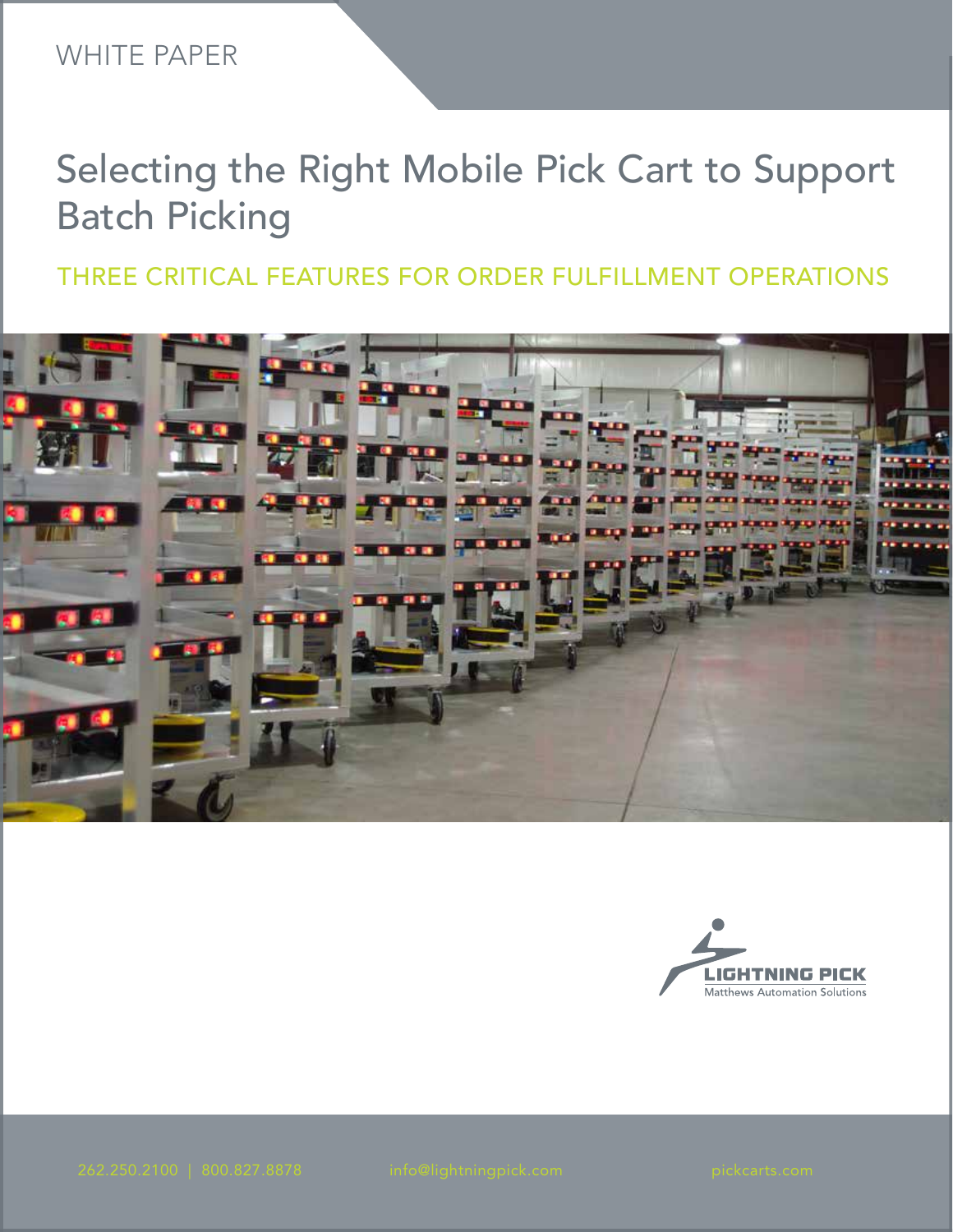

# Introduction: What is Batch Picking?

By definition, batch picking is an order fulfillment process characterized by "groups of orders…picked at the same time to minimize repeat visits to the same product bin location [pick face]."1 A single order picker travels through the warehouse, selecting items to fill multiple orders during a single trip during batch picking.

Successful batch picking often requires a warehouse management system (WMS) or order management system (OMS) to pre-arrange a group of orders based on shared commonality. For example, all orders that require one or more of the same stock keeping units (SKUs), or all the orders whose required SKU pick faces are located in close proximity to each other. After grouping them together, the system then releases the batch of orders to the picker.

# What are the benefits of batch picking?

Filling orders is widely recognized as a facility's "most labor-intensive and costly activity…where the cost of order picking is estimated to be as much as 55% of the total warehouse operating expense."2

For most operations, the reason is two-fold. First, many facilities employ single-order picking, where one picker fills one order at a time. Second is travel time, meaning the time it takes a picker to walk from the location where they receive a discrete picking order to the stored SKU's pick face, select the required items, and transport them to the point of shipping. Travel can account for as much as 60-65% $^3\,$  of a facility's direct labor activities.

Therefore, batch picking offers a number of benefits, including:

- More orders filled, faster. Because an operator can pick to fill more than one order simultaneously, time is saved over processes that require one operator to fill one discrete order at a time before moving on to the next. Quantitatively, that means "batch picking can boost…pick rates from 60-70 lines an hour for single-order picking to 200 lines an hour or more, depending upon the order profile and the average cubic size of…orders."4
- Reduced travel time. Limiting the number of times the worker goes through the warehouse to pick orders automatically translates into an increase in efficiency. "The combined picking of several orders… leads to a total reduction of about 60% in walking time."5
- Fewer pickers. Since one picker can fill more orders at one time, labor requirements are reduced. With batch picking, the decrease in total order picking time translates into a reduction in the number of pickers by approximately 19%."6

1 Mark Del Franco, "Batch vs. Wave Picking," Multichannel Merchant, June 1, 2006, http://multichannelmerchant.com/opsandfulfillment/ batch-vs-wave-picking-01062006/, accessed May 5, 2014.

2 Martin Murray, "Order Picking in the Warehouse," About.com Logistics and Supply Chain Guide, accessed October 28, 2012, http:// logistics.about.com/od/operationalsupplychain/a/order\_pick.htm.

3 Lee Rector, "Warehouse Slotting," Toolbox.com SCM Blogs, accessed October 28, 2012, http://it.toolbox.com/blogs/warehouse-planning/warehouse-slotting-6655.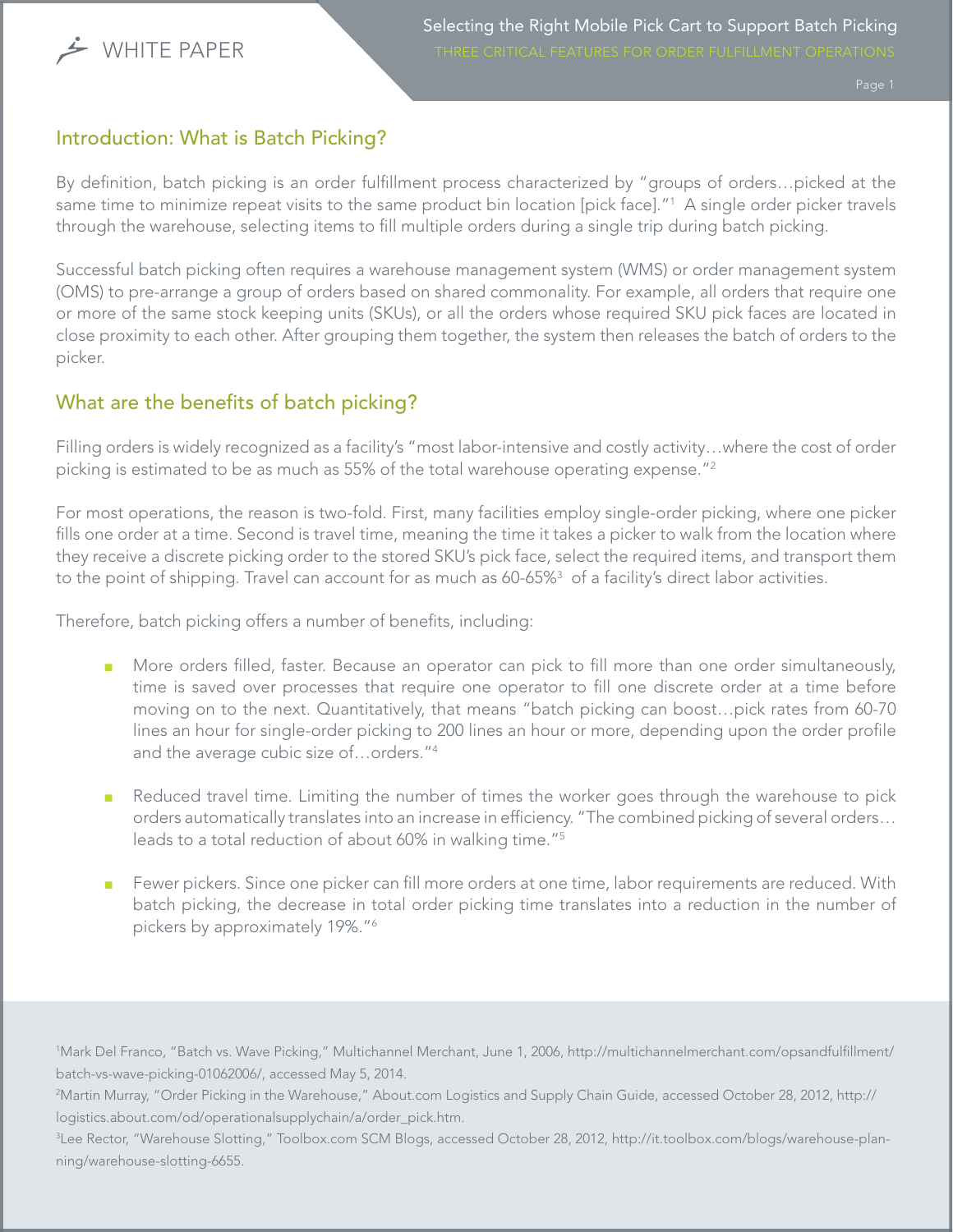

#### How do mobile pick carts support batch picking?

To fill multiple orders at the same time, an operator must be able to handle several picked item receptacles either reusable plastic totes or cardboard shipping cartons - at the same time. The easiest way to do this is via a cart, outfitted with multi-tiered shelving, which rolls across a warehouse floor on wheels or casters. The shelving carries totes or shipping containers organized in pre-defined positions, one for each unique order in the batch.

Easy to learn and use, the multi-shelf carts combine a variety of technologies that ensure fast, accurate order selection and sortation during the picks. These systems automate batch picking for fulfillment of multiple, one- to two-line orders at the same time. They verify that the correct item and quantity is placed in the correct bin location on the cart. And, because they support batch picks of multiple orders simultaneously, mobile picking carts can dramatically increase picking speed by up to 200%.



Batch picking with carts also improves worker ergonomics by reducing the number of trips through the warehouse, minimizing fatigue. Further, because they are independent, autonomous equipment, mobile pick carts can automate paper-based batch picking processes without requiring an investment in expensive automated material handling equipment, such as conveyors.

### Is batch picking with mobile pick carts right for your operation?

Batch picking, supported by mobile pick carts, can be an effective solution for a variety of operations. These include:

- E-commerce and direct-to-consumer fulfillment.
- Third-party logistics (3PL) fulfillment providers.
- Operations where orders are typically not more than two lines, product sizes are small and 12 to 30 orders can be grouped together.
- Fulfillment operations with a variety of SKU throughput rates that don't fall clearly into high-, mediumand low-velocity profiles.
- Operations that cannot cost justify automated picking technology installation for medium- and lowvelocity SKUs.
- Facilities that cannot cost justify automated picking technology installation at every pick face location
- Warehouses without conveyor or sorters.

This white paper is intended to help order fulfillment operations identify and understand the key features to consider when evaluating mobile pick carts.

4 Del Franco, "Batch vs. Wave Picking."

5 René de Koster et al., "Reduction of Walking Time in the Distribution Center of De Bijenkorf," New Trends in Distribution Logistics, Lecture Notes in Economics and Mathematical Systems Volume 480, 1999, pp 215-234, http://link.springer.com/chapter/10.1007/978-3-642-58568-5\_11, accessed May 5, 2014. 6 Ibid.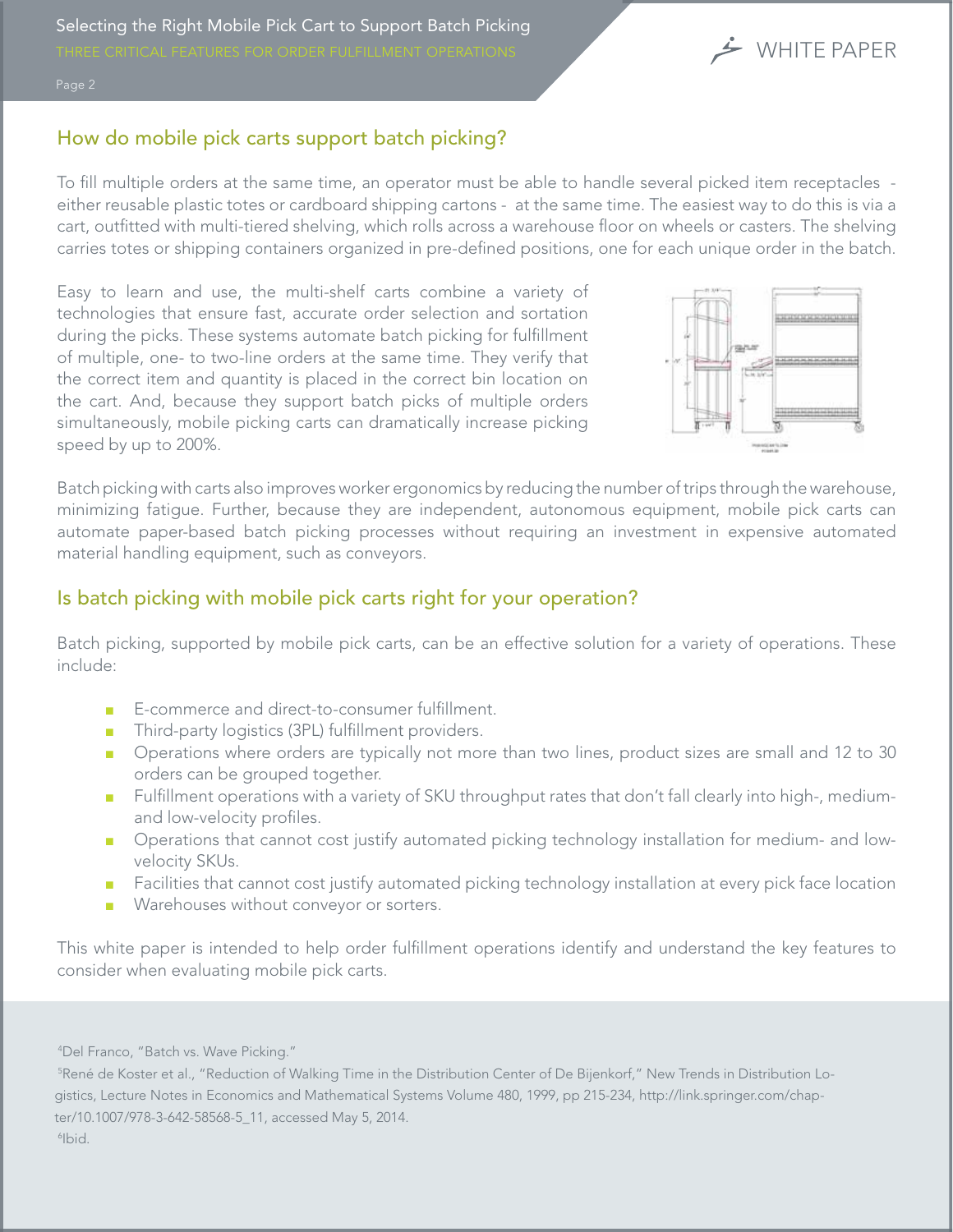

# THREE KEY PICK CART FEATURES FOR OPTIMAL BATCH PICKING

The ideal mobile pick cart solution for batch picking in order fulfillment operations can be customized to virtually any size or shape, and with a variety of options, including powered versions for handling heavy loads.



Cart systems should also be flexible and scalable, enabling future modifications to support a facility's growth and changing order fulfillment needs. Look for a supplier who can engineer a new—or retrofit an existing—cart system to include the following key features.

# Pick-to-Light/Put-to-Light Hardware

The best mobile pick cart solution incorporates light-directed picking technology. A pick-to-light module is located at every discrete order location on each shelf of the cart. When the picker arrives at an assigned storage area, the cart's light-directed picking modules illuminate to indicate which picked items should be distributed to each bin riding on the cart. (For this reason, pick-to-light on mobile pick carts can also be called put-tolight because the picked items are sorted, or put, into the indicated destination.) The modules also display the required quantity per order.



Simply by using pick-to-light hardware, operations can achieve up to a 40% increase in picking productivity and nearly 100% accuracy compared to paper-based picking practices.

Additionally, using cart-based pick-to-light systems instead of installing modules at every pick face supports an unlimited number of SKUs at a dramatically lower installation cost.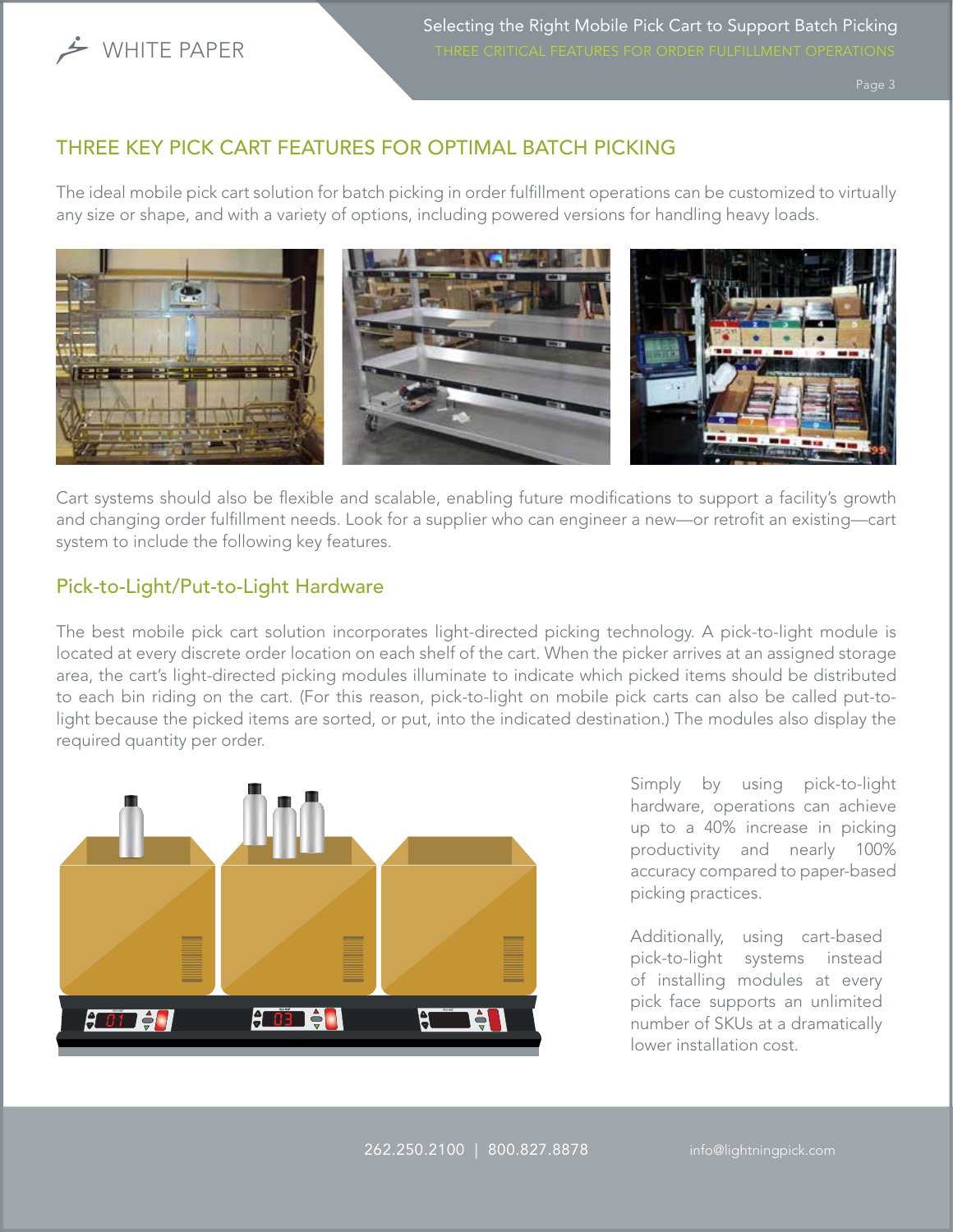

## Pick-to-Light/Put-to-Light Hardware

The ideal pick-to-light technology includes the following features:

- Low power draw. Mobile pick carts are equipped with rechargeable batteries to provide power to the pickto-light modules. To minimize downtime and maximize run time between charges, the most effective pick carts are outfitted with light device hardware specifically engineered to use less power—as low as 0.2 watts apiece. The most environmentally friendly devices run for 12 hours or more between charges.
- **Extended function modes.** Multi-function pick-tolight modules can be installed to provide additional information to the mobile pick cart operator. This includes directions that the box can be sealed when the order is complete, alerts for special packing instructions, lot tracking and data capture requirements, and device status.
- Plug-and-play dynamic addressing. For fast installation and easy replacement should a module become damaged during use, the ideal pick-to-light system's modules snap in and out of a flat track and are immediately recognized by the control system—no factory serial numbers or special programming devices required.
- Compact construction. To maximize the number of order locations on a pick cart's shelves, the ideal provider offers a variety of light module sizes, options and features to accommodate space constraints and unique applications. The most commonly used modules measure 4.5 inches wide and display up to four digits. Particularly useful for operations picking small items, the modules may also combine the "task complete" button with the indicator light for space savings, as well as improved efficiency.







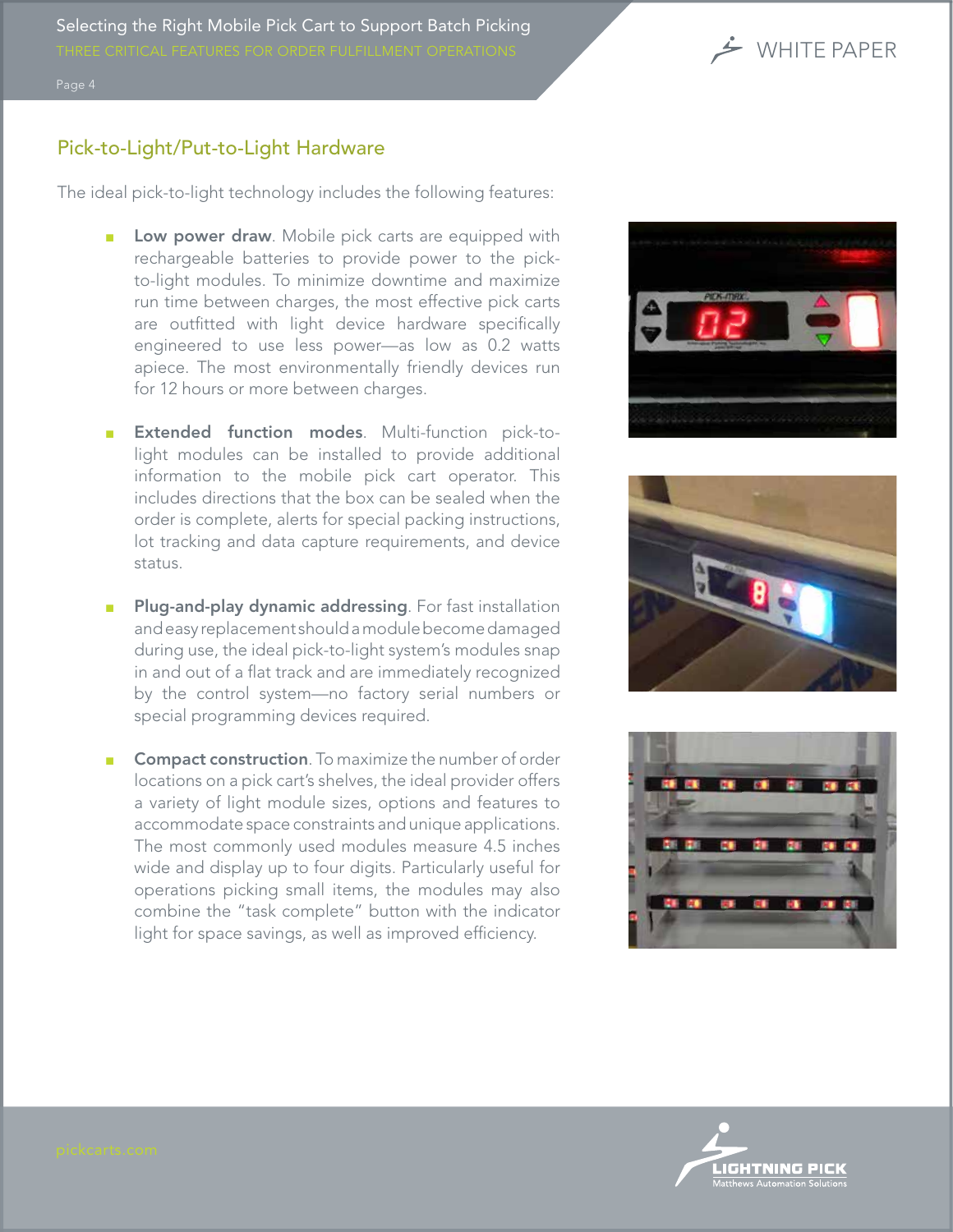

# **Software**

As mentioned in the introduction, a WMS, ERP or other host software typically manages the complexities associated with order batch creation. Once a batch is released to the floor, the ideal mobile pick cart will include the following features to maximize productivity:

| Location:           |       | MM.119.4<br>IPS Pointhable<br>A001004 |            | <b>SHUH</b>        | Location:    |                           | MM.119.4                           |                                         |       | <b>Secure</b>      | candonal devices into an ingenio<br><b>ENGIN-</b><br>Contractoral Contractor<br><b>W. John Miller H. McPrible</b> |                             |  |
|---------------------|-------|---------------------------------------|------------|--------------------|--------------|---------------------------|------------------------------------|-----------------------------------------|-------|--------------------|-------------------------------------------------------------------------------------------------------------------|-----------------------------|--|
| Description:<br>SKU |       |                                       |            | <b>Sales Links</b> | Description: |                           | IRT: Post Module<br><b>AUDITUR</b> |                                         |       | <b>Carried Law</b> | Productivity Statistics<br><b>PODINTIN</b><br><b>Bandon</b>                                                       |                             |  |
|                     |       | Place Items to Orders                 |            |                    |              | Pla                       |                                    |                                         | rders |                    | ------<br><b>PERMIT</b><br>÷.                                                                                     | 77 Sandally Trees Townships |  |
|                     | Pick: |                                       |            |                    |              |                           | 3m                                 |                                         |       |                    |                                                                                                                   |                             |  |
|                     |       |                                       | 1474C 3R.F |                    |              | <b>COLL</b>               |                                    | <b>Sec</b><br><b>Carrol</b>             |       |                    |                                                                                                                   |                             |  |
|                     |       |                                       | son line.  |                    |              | <b>Side Willis</b><br>FLE |                                    | $\frac{P_{\text{obs}}}{P_{\text{obs}}}$ |       |                    | <b>Tekel Series</b>                                                                                               |                             |  |
|                     |       | <b>Bellington</b>                     | Fed Sake   |                    |              |                           | dillo-                             |                                         |       | Tua.               |                                                                                                                   |                             |  |

- **On-board batch optimization software.** The best mobile pick cart solution utilizes an efficient algorithm, embedded in the carts' batch optimization software, to independently group orders according to pick location proximity. Alternatively, the carts' control software can interface with supporting warehouse systems (if possible) to easily automate batch picking.
- **Wireless, real-time communications.** For the easiest automation of batch picking, the ideal cart control software is powered by a simple, file-based interface that communicates wirelessly in real-time with the facility's host computer system. This continuous communication facilitates even faster picking.
- Dashboard access to key performance indicators (KPIs). To help facilities measure and analyze a variety of productivity data, the best mobile pick cart software delivers management-level insights into daily KPIs in real time across the entire facility, or at individual picker levels.
- Touchscreen tablet interface. To quide a picker to the correct SKU locations, the most productive mobile pick carts integrate an on-board tablet interface with color LCD touchscreen display and Android operating system. Additionally, this display can provide a visual, graphical indication of the location of a pick face or of a destination location on the cart. For highly sophisticated operations with WMS support, the tablet can also display a photo of the required product to further boost pick accuracy.
- Real-time cart monitoring for additional productivity. The ideal software monitors the cart's realtime location in the warehouse (as opposed to assuming the cart is navigating along a pre-determined route). This enables the software to direct the picker to collect additional, single-line pick orders along the travel path—even though individual order containers from the original batch are being filled. Because the software is perpetually adding picks to moving carts, the productivity of every walk through the facility is further maximized. This enhanced functionality is particularly beneficial for e-commerce fulfillment operations, as it supports highly compressed order-to-delivery time.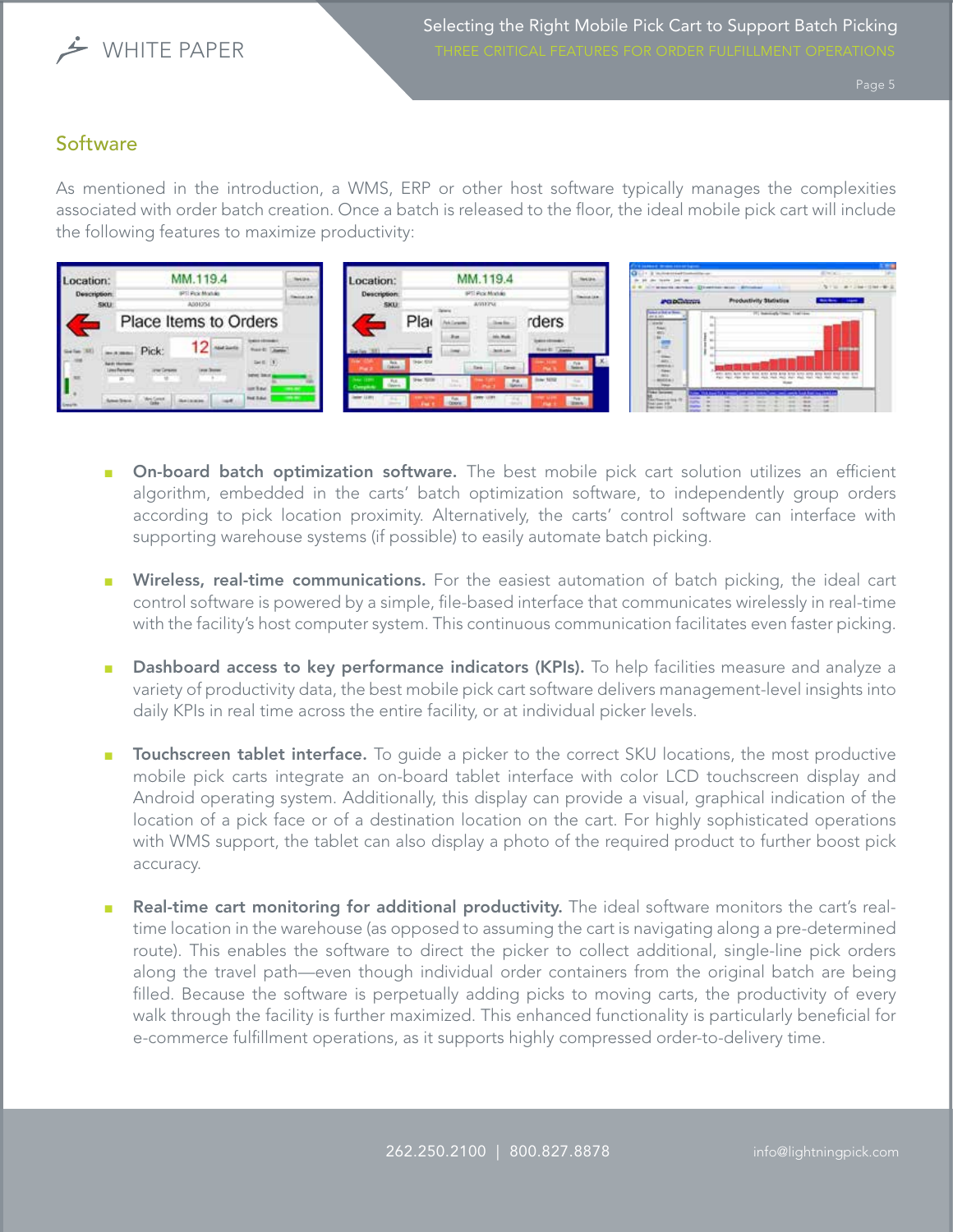

# Automatic Identification and Data Capture (AIDC) Accessory Support

Although the cart's light-directed picking modules provide a highly effective means to match picked items to the orders that require them, the best mobile pick carts support a variety of AIDC accessories to further ensure accuracy. Among these technologies are:



- Radio frequency (RF) barcode scanners. Mobile pick carts that support hand-held or fixed-mount RF barcode scanners allow picked items to be scanned. Scanning the product barcode label confirms the right pick has been made, which in turn illuminates the cart's put-to-light module for correct bin placement. The ideal automated cart system can also support optional scanning of location labels, check digits, lot numbers or other bar coded information at the pick face for additional quality control.
- Voice-directed picking. The most flexible mobile pick cart systems can be equipped with a speaker to give audible, vocal commands to the cart operator. Information might include special handling instructions, or pick face and aisle location guidance.
- On-board printer. Incorporating support for a printer on a mobile pick cart enables an operator to print order and manifesting documents, as well as shipping labels, further boosting order fulfillment productivity.

### Conclusion

Now available from Lightning Pick, a line of high-quality mobile pick carts to support batch picking that includes all these key features critical to order fulfillment operations seeking high-quality mobile pick carts to support batch picking. Visit www.pickcarts.com to learn more about this unique system and to schedule your in-facility demonstration today.